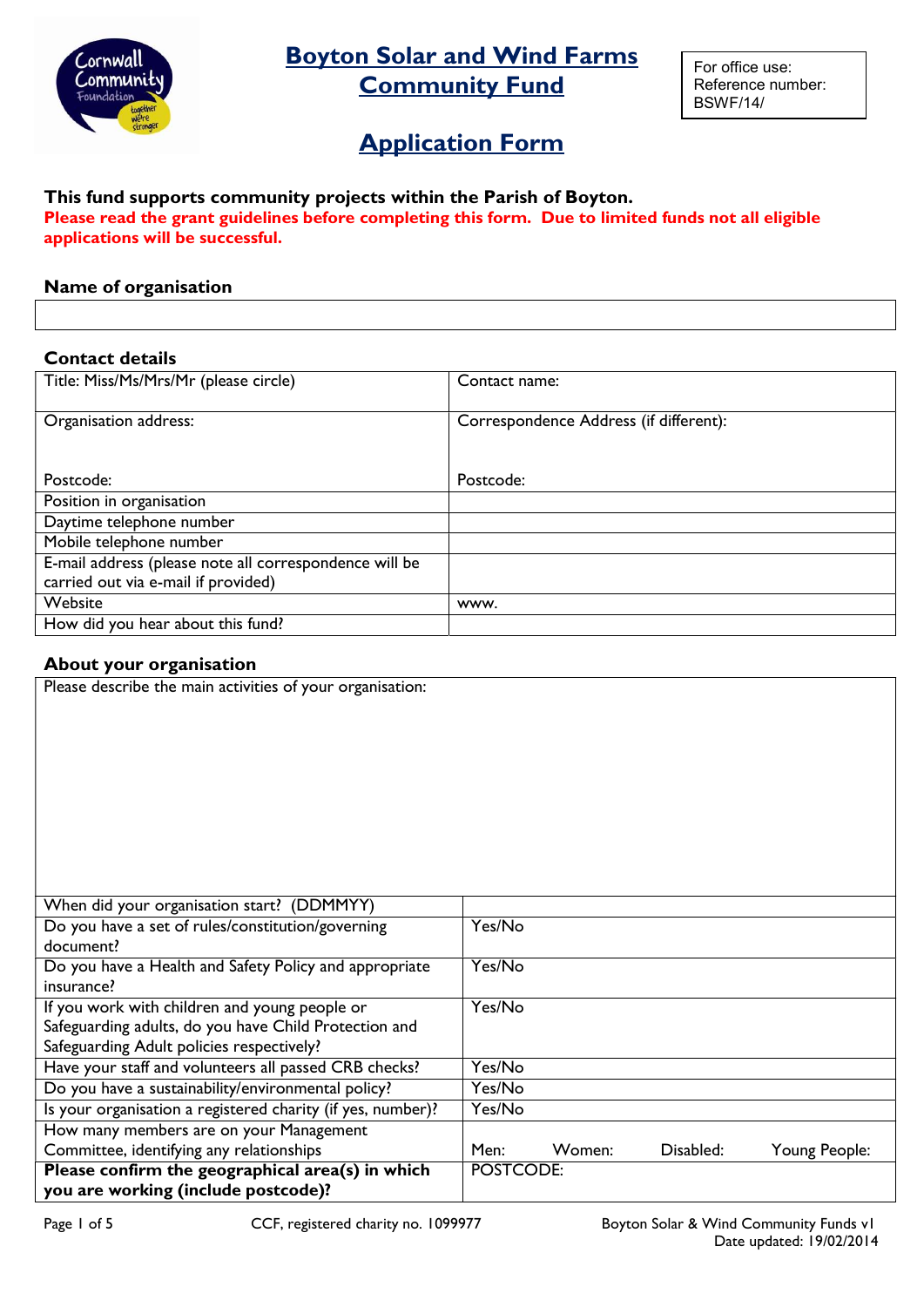# About your project and the need

Please write a **brief** description of your project for which you are seeking funding and how you identified the need. Please include the name of your project in your explanation:

| ֿ ∩MMYY∩<br><b>Project</b><br>IDL.<br>: timescales                  | Start: | End |
|---------------------------------------------------------------------|--------|-----|
| How many volunteers are.<br>nvolved i<br>with.<br>project:"<br>vour |        |     |

# **Beneficiaries**

| Who will benefit from your project?         |  |
|---------------------------------------------|--|
|                                             |  |
|                                             |  |
|                                             |  |
| Approximately how many people will benefit? |  |
|                                             |  |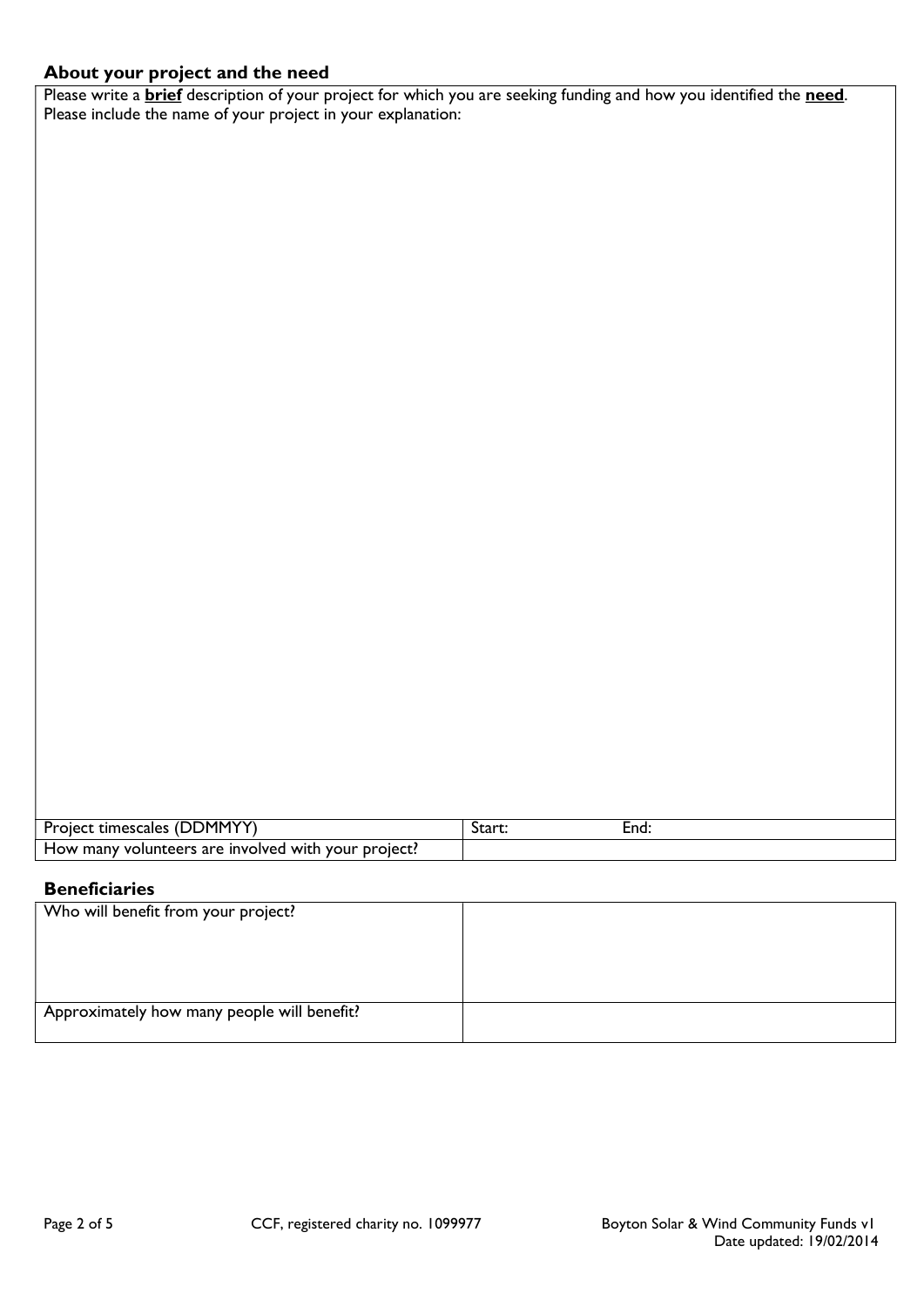## Outcomes/Monitoring

What do you aim to have achieved by the end of the project for which you are seeking funding? Tell us how you will know if your project has been successful?

#### Finance

| Date of latest management account received?<br>(DDMMYY)                                                                                 |                               |                                         |                                                         |
|-----------------------------------------------------------------------------------------------------------------------------------------|-------------------------------|-----------------------------------------|---------------------------------------------------------|
| Total Income on accounts                                                                                                                |                               |                                         |                                                         |
| Total Expenditure on accounts                                                                                                           |                               |                                         |                                                         |
| How many cheque signatories are required?<br>(must be at least two)                                                                     |                               |                                         |                                                         |
| If your application is successful payment will be<br>made via cheque or BACS.                                                           | Bank/ Building Society Name:  |                                         |                                                         |
|                                                                                                                                         | Account Name/Cheque payee:    |                                         |                                                         |
|                                                                                                                                         | <b>Account Name BACS:</b>     |                                         |                                                         |
|                                                                                                                                         | Sort code:<br>Account number: |                                         |                                                         |
| Have you received grant funding in the past 3<br>years, either from us or another funding<br>organisation?                              | Yes/No                        |                                         |                                                         |
| If yes, please provide details (including dates, funding organisation, amount awarded and purpose).                                     |                               |                                         |                                                         |
|                                                                                                                                         |                               |                                         |                                                         |
| How much money are you applying for (Maximum for this application is<br>£1,000.00, higher awards can be made at the panel's discretion) |                               | £                                       |                                                         |
| Is this money for new work, or to continue funding existing work?                                                                       |                               | <b>New</b>                              | Existing                                                |
| Please provide a breakdown of TOTAL costs for your project, highlighting what you want the Community Fund money                         |                               |                                         |                                                         |
| to be specifically spent towards and what you have already raised funds for.                                                            |                               |                                         |                                                         |
| Type of cost<br>e.g. volunteer expenses - petrol @ 30p per mile x 250 miles                                                             |                               | Total cost £ (inc. VAT)<br>(Requesting) | Total cost £ (inc. VAT)<br>(already fund/where<br>from) |
|                                                                                                                                         |                               |                                         |                                                         |
|                                                                                                                                         |                               |                                         |                                                         |
|                                                                                                                                         |                               |                                         |                                                         |
|                                                                                                                                         |                               |                                         |                                                         |
|                                                                                                                                         |                               |                                         |                                                         |
|                                                                                                                                         | Totals                        |                                         |                                                         |
|                                                                                                                                         | Total project cost            |                                         |                                                         |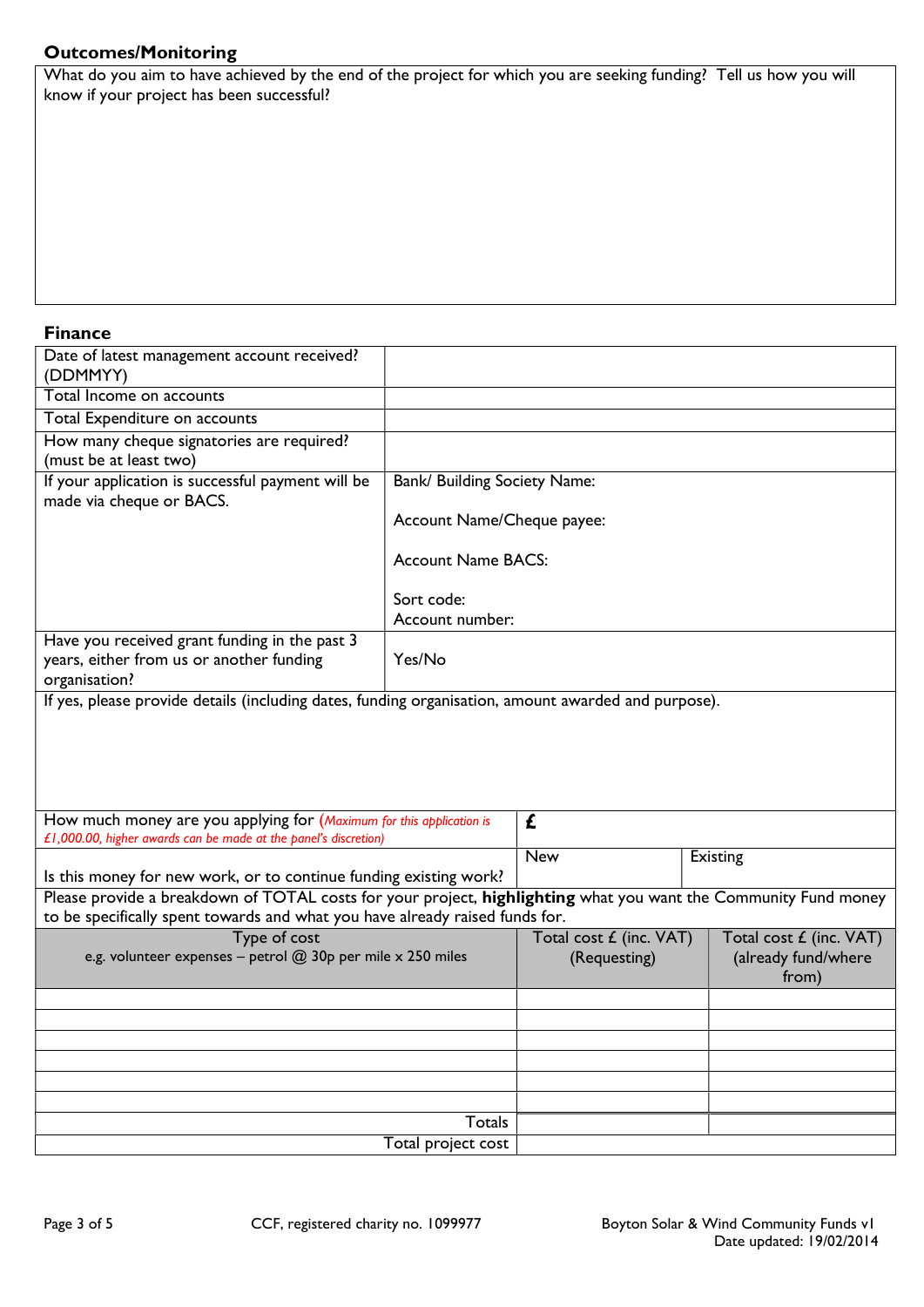We require one independent written reference in support of your application please provide their contact details below as well as submitting the written reference with this application form.

| <b>Referee I</b> |  |  |  |
|------------------|--|--|--|
| Name:            |  |  |  |
| Position:        |  |  |  |
| Address:         |  |  |  |
| Tel number:      |  |  |  |
| Email address:   |  |  |  |

#### **Checklist**

#### This application will ONLY be considered if you enclose the following:

- A photocopy of your signed, up to date constitution/set of rules
- Copy of your most recent accounts
- One original suitably written signed reference. The referee must be independent of your organisation but know its work well and know about the project for which you are requesting funds. Please do not provide a reference from a relative, friend, partner or another member of your group. The reference must include details on the following:
	- How the referee knows your organisation
	- Background information on the organisation
	- An outline of the proposed project funding is being requested
	- The beneficiaries & volunteers involved

#### Data Protection

This information will be stored electronically and will remain confidential to Cornwall Community Foundation. It will not be used for any other purpose without your agreement.

#### Section 7 - Declaration

It is essential that you understand and agree to sign up to the following statements. If you leave the organisation or can no longer fulfil your responsibilities, or someone else takes over responsibility for the grant on behalf of the organisation, you must inform us immediately.

Our signatures confirm our acceptance of the conditions below:

- We agree to abide by the terms and conditions of the grant as they are set out in the application form and the accompanying guidance. If any factors change we will inform the Foundation and understand that all or part of the grant may have to be repaid.
- We certify that the information contained in this application is correct and that we are authorised by the organisation to accept these conditions on their behalf.

Page 4 of 5 CCF, registered charity no. 1099977 Boyton Solar & Wind Community Funds v1 Date updated: 19/02/2014 If successful we will not use the grant for any other purposes, other than those specified, without first receiving